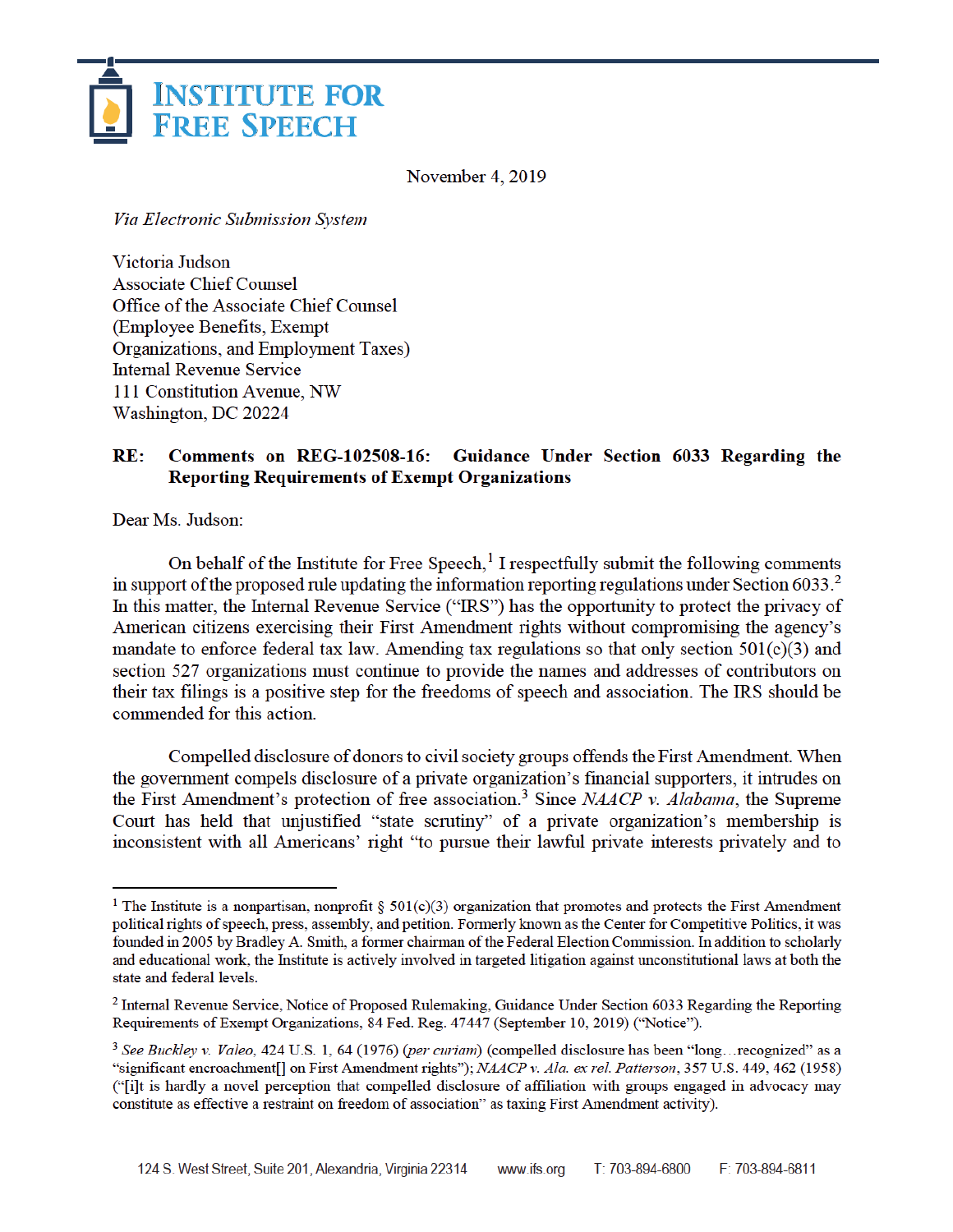associate freely with others in so doing."<sup>4</sup> Indeed, the Supreme Court has "repeatedly found that compelled disclosure, in itself, can seriously infringe on privacy of association and belief guaranteed by the First Amendment."<sup>5</sup> "[I]t is immaterial whether the beliefs sought to be advanced by association pertain to political, economic, religious or cultural matters … state action which may have the effect of curtailing the freedom to associate is subject to the closest scrutiny."<sup>6</sup> After all, "[a]n individual's freedom to speak, to worship, and to petition the government for the redress of grievances could not be vigorously protected from interference by the State unless a correlative freedom to engage in group effort toward those ends were also not guaranteed."<sup>7</sup>

Accordingly, when the government seeks to obtain private donor information from organizations, it must pass the "strict test" of exacting scrutiny.<sup>8</sup> Under exacting scrutiny, the government must justify its disclosure demand, not force citizens to explain why the vast accumulation of private, constitutionally-protected information is harmless.<sup>9</sup> It is not enough for the government to simply invoke a general interest; it must show that its disclosure regime is properly tailored to that interest.<sup>10</sup> Simply asserting a generalized law enforcement interest, for instance, is not sufficient.<sup>11</sup> As the Supreme Court has explained, "[i]n the First Amendment context, fit matters."<sup>12</sup>

The proposed revisions acknowledge these principles.<sup>13</sup> Plainly, the IRS does not need donor information to enforce tax law.<sup>14</sup> Enforcement of laws concerning self-dealing, excess benefit transactions, transactions with interested persons, and the like are important government interests. But information provided in portions of IRS Form 990 other than Schedule  $B<sup>15</sup>$  already

l

<sup>9</sup> *Elrod v. Burns*, 427 U.S. 347, 362 (1976) (to survive exacting scrutiny, "[t]he interest advanced must be paramount, one of vital importance, and the burden is on the government to show the existence of such an interest…it is not enough that the means chosen in furtherance of the interest be rationally related to that end" (citations omitted)).

<sup>10</sup> *Citizens United v. Fed. Election Comm'n*, 558 U.S. 310, 366-367 (2010). *See also Bates v. City of Little Rock*, 361 U.S. 516, 525 (1960) ("[G]overnmental action does not automatically become reasonably related to the achievement of a legitimate and substantial governmental purpose by mere assertion….").

<sup>11</sup> *McCutcheon v. Fed. Election Comm'n*, 572 U.S. 185, 205 (2014) ("[T]here are compelling reasons not to define the boundaries of the First Amendment by reference to such a generalized conception of the public good.").

<sup>12</sup> *Id*. at 218.

<sup>13</sup> 84 Fed. Reg. at 47451 ("[T]he Treasury Department and the IRS seek to balance the IRS's need for the information against the costs and risks associated with reporting of the information.").

<sup>14</sup> *Id.* ("The IRS does not need the names and addresses of substantial contributors to tax-exempt organizations not described in section 501(c)(3) to be reported annually on Schedule B of Form 990 or Form 990–EZ in order to carry out the internal revenue laws….").

<sup>15</sup> *See*, *e.g.*, *Schedule D* ("Supplemental Financial Statements" including disclosure of endowment funds, and ownership of real estate, art, and securities), Schedule I (documenting grants and other assistance of organizations,

<sup>4</sup> *NAACP*, 357 U.S. at 466.

<sup>5</sup> *Buckley*, 424 U.S. at 64.

<sup>6</sup> *NAACP*, 357 U.S. at 460-61.

<sup>7</sup> *Roberts v. U.S. Jaycees*, 468 U.S. 609, 622 (1984).

<sup>8</sup> *Buckley*, 424 U.S. at 66.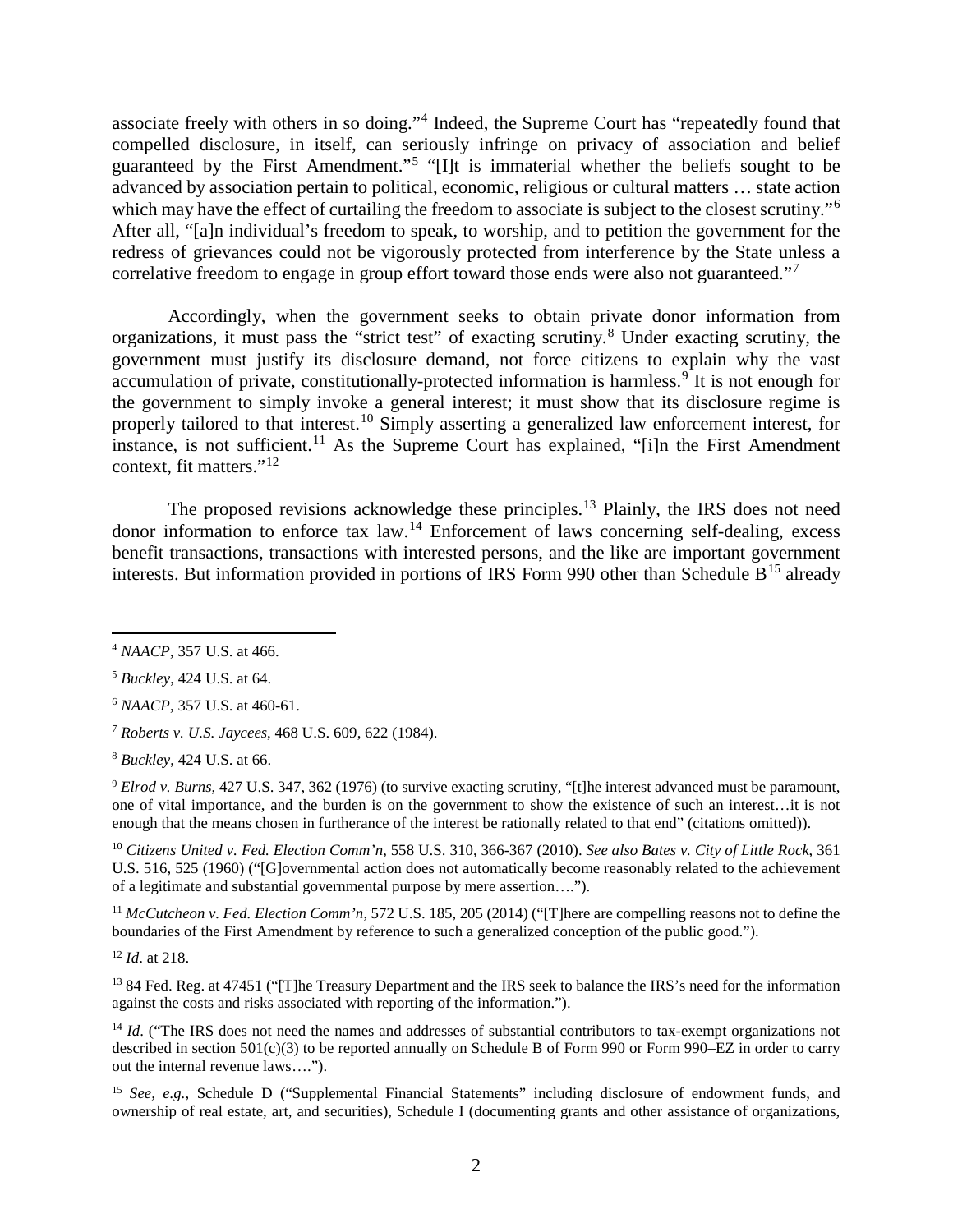serves these interests by providing a highly-detailed view of potential conflicts of interest, payments to officers and directors, organizational finances, the dollar amount of reported contributions,<sup>16</sup> whether each was a non-cash contribution, and a description of any in-kind property contributed. Moreover, as the Service acknowledges, it can obtain any additional information it needs to enforce the tax code through its ordinary investigatory process instead of requiring annual reporting of sensitive donor information.<sup>17</sup>

Likewise, state tax enforcement agencies can meet their mandates without continued reporting of private contributor information to the IRS. Conducting compliance audits or subpoenaing certain donor information as part of an investigation does not offend the Constitution if an organization's annual filing demonstrates a particularized suspicion of wrongdoing. This method also invites judicial supervision when executive branch agencies seek subpoenas and warrants—a vital constitutional check on governmental power. To the extent that states relied on the current IRS rule to obtain donor information, nothing in this rulemaking prevents them from creating their own processes, provided they regulate with the precision required by the federal constitution. But federal disclosure rules do not exist for the convenience of the states, and the current regulatory regime is not demanded by statute and does not serve the First Amendment rights of nonprofits or the individual Americans who support them.<sup>18</sup>

Ending compelled donor disclosure is also wise for prudential and practical reasons. The IRS cannot legally disclose sensitive contributor information to the public,  $19$  so amending the regulation does not decrease the amount of publicly available information. Changing the rule also removes an unnecessary burden on the IRS to protect private donor information when it can be obtained through the agency's ordinary auditing processes.<sup>20</sup> Warehousing large amounts of

<sup>19</sup> *See* 26 U.S.C. § 6104(b).

 $\overline{\phantom{a}}$ 

individuals, and governments), Schedule L (transactions with interested persons), Schedule M (descriptions of noncash contributions).

<sup>&</sup>lt;sup>16</sup> 84 Fed. Reg. at 47452 ("Under the proposed rule, tax-exempt organizations are still required to report the amounts of contributions from each substantial contributor as required by the Schedule B of Form 990 and 990-EZ as well as maintain the names and addresses of substantial contributors should the IRS need this information on a case-by-case basis…."). Even this could be excused, if the Secretary wished. Section 6033 requires disclosure of "the total of the contributions and gifts received" and "the names and addresses of all substantial contributors" only for  $\S 501(c)(3)$ organizations. 26 U.S.C. § 6033(b)(5). There is no similar statutory requirement for other groups. *See* 26 U.S.C. § 6033(f) (giving requirements for organizations described in Section 501(c)(4)).

<sup>&</sup>lt;sup>17</sup> 84 Fed. Reg. at 47451-52. Moreover, while the identities of donors may be relevant in the Section 501(c)(3) context due to the danger that individual taxpayers will claim fraudulent deductions, no similar revenue justification is present for other organizations covered by the proposed rule. The only potential revenue source would be the collection of gift taxes, but Congress has clarified that the gift tax "shall not apply" to gifts made to organizations "described in paragraph (4), (5), or (6) of section 501(c) and exempt from tax under section 501(a)." 26 U.S.C. § 2501(a)(6).

<sup>&</sup>lt;sup>18</sup> Similarly, the proposed rule change has nothing to do with concerns over foreign interference in the election process. Russian online activity during the 2016 election cycle was predominantly conducted with free social media accounts "that pretended to be the personal accounts of U.S. persons" or "that mimicked real U.S. organizations." Special Counsel Robert S. Mueller, Report On The Investigation Into Russian Interference In The 2016 Presidential Election: Volume I of II, U.S. Dep't of Justice at 22, https://ig.ft.com/files/mueller\_report.pdf. The Institute is aware of no evidence that Russian efforts in recent years would have been reportable on any Schedule B even if the relevant actors were law abiding – which, of course, they were not.

<sup>20</sup> 84 Fed. Reg. at 47451-52.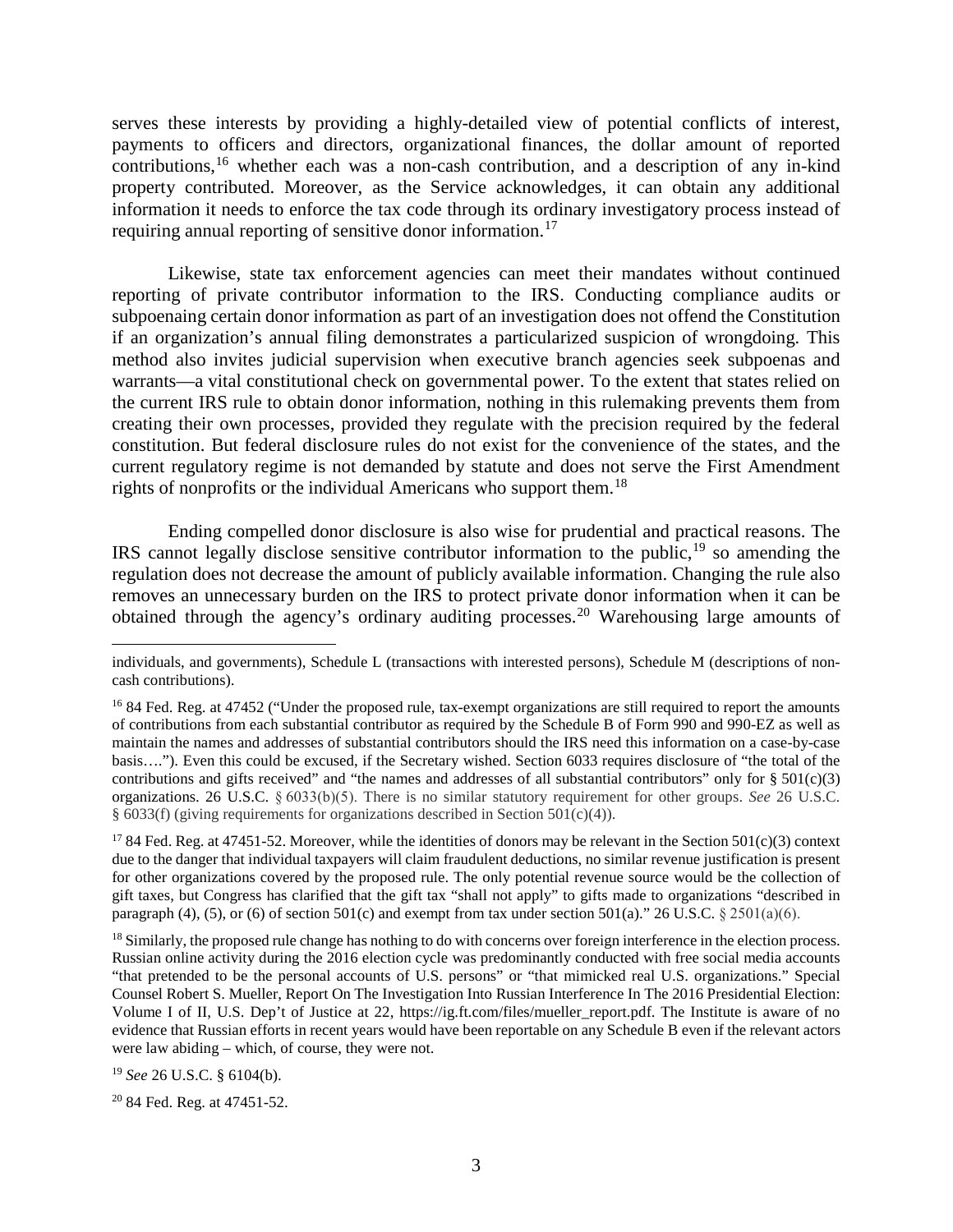private donor information increases the risk of inadvertent or illegal disclosure.<sup>21</sup> Lifting this burden from the IRS decreases the likelihood of donor exposure, which is significant in light of disclosures of sensitive contributor information in recent years.<sup>22</sup> Moreover, amending the rule has the added benefit of aiding nonprofits by decreasing compliance costs.<sup>23</sup>

At the same time, this rule change will increase nonprofit donations. Government collection of confidential donor information deters contributions to nonprofits.<sup>24</sup> When the California Attorney General adopted a dragnet policy of demanding and warehousing contributor information from certain nonprofits, the rule caused organizations (including the Institute) to stop soliciting contributions in that State—especially after it was revealed that hundreds of the collected donor lists were maintained on an unsecured website and consequently publicly disclosed.<sup>25</sup> A challenge to that regime is presently before the United States Supreme Court on a petition for a writ of *certiorari*. The court challenge is supported by groups as varied as Judicial Watch and the Council on American-Islamic Relations, <sup>26</sup> which indicates the importance of donor privacy to nonprofit organizations across the ideological spectrum.

Finally, this rulemaking came about as a result of the decision in *Bullock v. Internal Revenue Service*, which required the IRS to pursue this policy revision through the process outlined by the Administrative Procedure Act ("APA").<sup>27</sup> The district court expressed no opinion on the merits of the proposed change in IRS policy, and the plaintiffs stated that they simply wanted an opportunity to provide comments as part of the rulemaking process under the APA.<sup>28</sup> Plaintiffs now have that opportunity, and have since expressed the view that the IRS should maintain current disclosure requirements because ending donor disclosure will harm the enforcement of state tax law and allow foreign influence in the election process.<sup>29</sup> But, as stated above, these objections are

l

<sup>25</sup> *Ams. for Prosperity Found. v. Harris*, 182 F. Supp. 3d 1049, 1057 (C.D. Cal. 2016).

<sup>26</sup> Docket, *Ams. for Prosperity Found. v. Becerra*, No. 19-251,

https://www.supremecourt.gov/search.aspx?filename=/docket/docketfiles/html/public/19-251.html.

<sup>27</sup> No. 18-CV-103-GF-BMM, 2019 U.S. Dist. LEXIS 126921 (D. Mont. July 30, 2019).

<sup>28</sup> *Id*. at \*32.

<sup>21</sup> *Id*. at 47452.

<sup>22</sup> *See* Editorial Board, *The IRS's Donor Lists*, Wall St. J. (May 15, 2016), https://www.wsj.com/articles/the-irssdonor-lists-1463346736; Jonathan H. Adler, *IRS agrees to pay non-profit group \$50,000 for unauthorized release of tax return*, Wash. Post (June 24, 2014), https://www.washingtonpost.com/news/volokhconspiracy/wp/2014/06/24/irs-agrees-to-pay-non-profit-group-50000-for-unauthorized-release-of-taxreturn/?utm\_term=.1f0be7d2fb78.

<sup>&</sup>lt;sup>23</sup> 84 Fed. Reg. at 47451 (recognizing that "[a] requirement to annually report" donor information "increases compliance costs for affected tax-exempt organizations and consumes IRS resources in connection with the redaction of such information").

<sup>24</sup> *See Van Hollen v. Fed. Election Comm'n*, 811 F.3d 486, 488 (D.C. Cir. 2016) ("Disclosure chills speech."); Br. of Cato Inst., *et al.* at 17, *Ams. for Prosperity Found. v. Becerra,* No. 19-251 (U.S. Sept. 25, 2019) ("Reducing the First Amendment right to associate and speak anonymously would have profoundly damaging chilling effects in our polarized political climate.").

<sup>29</sup> *See* Naomi Jagoda, *IRS issues proposed rules to reduce donor disclosure requirements following court ruling*, The Hill (Sept. 6, 2019), https://thehill.com/policy/finance/460287-irs-issues-proposed-rules-to-reduce-donor-disclosurerequirements-following.